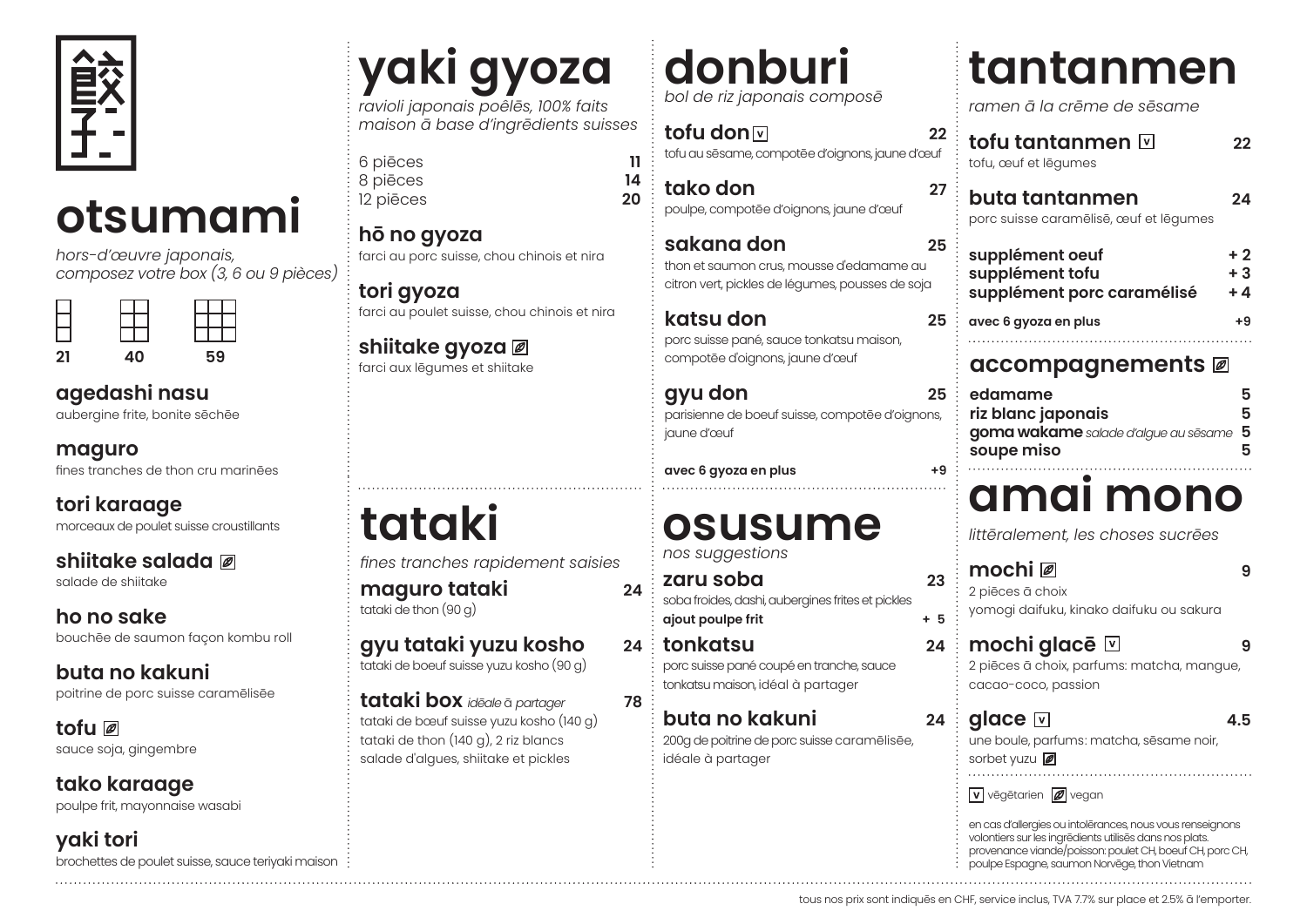## gyōza<br>nọ hō **carte des boissons**

#### **dēsaltērantes**

| sirop                        | 33 cl            | 2.5 |
|------------------------------|------------------|-----|
| the vert glace maison        | 33 cl            | 4.5 |
| eau minērale / gazeuse       | 50 cl            | 4.5 |
| Coca, fanta, tonic, limonade | 33 cl            | 4.5 |
| bière sans alcool            | 33 <sub>cl</sub> | 5   |
| urban lemonade yuzu (CH)     | 33 cl            | 6.5 |
|                              |                  |     |

#### **cafē/thē**

| cafē / espresso    | 3.5 |
|--------------------|-----|
| infusion, thē noir | 4.5 |
| thē vert sencha    | 4.5 |
| thē vert hojicha   | 4.5 |
| thē vert genmaicha | 4.5 |



| yoza<br>o hō                                                                                                   |                |                                 | <b>biēres</b><br>Kirin pression                    | 3dl<br>5                                                                                                                                                                 | 5dl<br>7                        | vin<br>blanc                                    |                                                                      | verre                                   | bouteille                                                 |
|----------------------------------------------------------------------------------------------------------------|----------------|---------------------------------|----------------------------------------------------|--------------------------------------------------------------------------------------------------------------------------------------------------------------------------|---------------------------------|-------------------------------------------------|----------------------------------------------------------------------|-----------------------------------------|-----------------------------------------------------------|
|                                                                                                                |                |                                 | Apaisēe (GE) pression<br>insolente double IPA 7.5% | 7                                                                                                                                                                        | 9.5                             | Mēridienne blanche<br>Chasselas, Dardagny       |                                                                      | 6.5                                     | 44                                                        |
| carte des                                                                                                      |                |                                 | Asahi bouteille                                    | 6                                                                                                                                                                        |                                 | Chardonnay, Dardagny                            |                                                                      | 7.5                                     | 49                                                        |
|                                                                                                                |                |                                 | Sapporo bouteille                                  | 6                                                                                                                                                                        |                                 | rouge                                           |                                                                      |                                         |                                                           |
| <b>boissons</b>                                                                                                |                |                                 | Apaisēe (GE)<br>canette 440ml du moment            |                                                                                                                                                                          | 9                               | Mēridienne rouge<br>Gamay, Dardagny             |                                                                      | 6.5                                     | 44                                                        |
| dēsaltērantes                                                                                                  |                |                                 | <b>UMEShU</b> vin de prune                         |                                                                                                                                                                          | Idl bouteille                   | Longitude 5°59' E<br>Gamaret/Garanoir, Dardagny |                                                                      | 7.5                                     | 49                                                        |
| sirop                                                                                                          | 33 cl          | 2.5                             | Takara plum                                        | 7                                                                                                                                                                        | 47                              | rosē                                            |                                                                      |                                         |                                                           |
| thē vert glacē maison<br>eau minērale / gazeuse                                                                | 33 cl<br>50 cl | 4.5<br>4.5                      | liqueur japonaise                                  |                                                                                                                                                                          | .<br>4 <sub>cl</sub>            | Mēridienne rosēe<br>Gamay, Dardagny             |                                                                      | 6.5                                     | 44                                                        |
| Coca, fanta, tonic, limonade<br>bière sans alcool                                                              | 33 cl<br>33 cl | 4.5<br>5                        | Kyo yuzu<br>Saito yuzu                             | 12%<br>12%                                                                                                                                                               | 5<br>5                          | prosecco                                        |                                                                      | 6                                       | 40                                                        |
| urban lemonade yuzu (CH)                                                                                       | 33 cl          | 6.5                             | matcha                                             | 12%                                                                                                                                                                      | 5                               |                                                 |                                                                      |                                         |                                                           |
| cafe/the<br>cafē / espresso<br>infusion, the noir<br>thē vert sencha<br>thē vert hojicha<br>thē vert genmaicha |                | 3.5<br>4.5<br>4.5<br>4.5<br>4.5 |                                                    | au verre<br>Shirakabegura Kimoto Junmai<br>Homare Kirin Tokubetsu Junmai<br>Shochikubai Kyoto Junmai<br>dēcouverte sakē 3 verres                                         |                                 |                                                 | Idl<br>8<br>8<br>8                                                   | 3dl<br>23<br>23<br>23<br>24             |                                                           |
|                                                                                                                |                |                                 |                                                    | tokkuri carafe ā sakē<br>Mio sparkling junmai<br>Nigori junmai<br>Kokushi Muso «Cocoo» junmai<br>Chikurin junmai daiginjo<br>Oze junmai<br>Fukucho Hattanso junmai ginjo | Ryûjin Kakushi ginjo namagenshu | Fukucho Sea Food shiro koji junmai              | 300ml<br>240ml<br>500ml<br>720ml<br>720ml<br>720ml<br>720ml<br>720ml | 3dl<br>25<br>24<br>24<br>27<br>29<br>32 | bouteille<br>24<br>23<br>39<br>55<br>55<br>63<br>67<br>69 |

| whisky japonais                                                                           |     | 2cl                  |
|-------------------------------------------------------------------------------------------|-----|----------------------|
| Akashi                                                                                    | 40% | 8                    |
| Nikka From The Barrel                                                                     | 51% | 8                    |
| Nikka Taketsuru                                                                           | 43% | 9                    |
| Nikka Coffey Grain                                                                        | 45% | 10                   |
| Togouchi                                                                                  | 40% | 10                   |
| Nikka The Revival                                                                         | 43% | 12                   |
| Suntory The Chita                                                                         | 43% | 13                   |
| Yamazaki                                                                                  | 43% | 13                   |
| Suntory Hibiki                                                                            | 43% | 14                   |
| Yamazaki 12 ans                                                                           | 43% | 21                   |
|                                                                                           |     |                      |
| servi avec tonic, yuzu et gingembre<br>Roku<br>Etsu<br>Nikka coffey<br>KI NO BI Kyoto Dry |     | 16<br>18<br>18<br>19 |
| chūhai<br>cocktail japonais au jus de fruit                                               |     |                      |
| lemon, orange ou grapefruit                                                               |     | 12                   |
|                                                                                           |     |                      |
| cocktails                                                                                 |     |                      |
| Spritz                                                                                    |     | 10                   |
| Hendrick's tonic                                                                          |     | 16                   |
| standard long drinks                                                                      |     | 15                   |
|                                                                                           |     |                      |
| vodka                                                                                     |     | 4cl                  |
| Suntory haku                                                                              | 40% | 7                    |

Russian standard 40% **5**

**tequila** *4cl* Patron XO cafē 35% **8** Reposado 40% **5**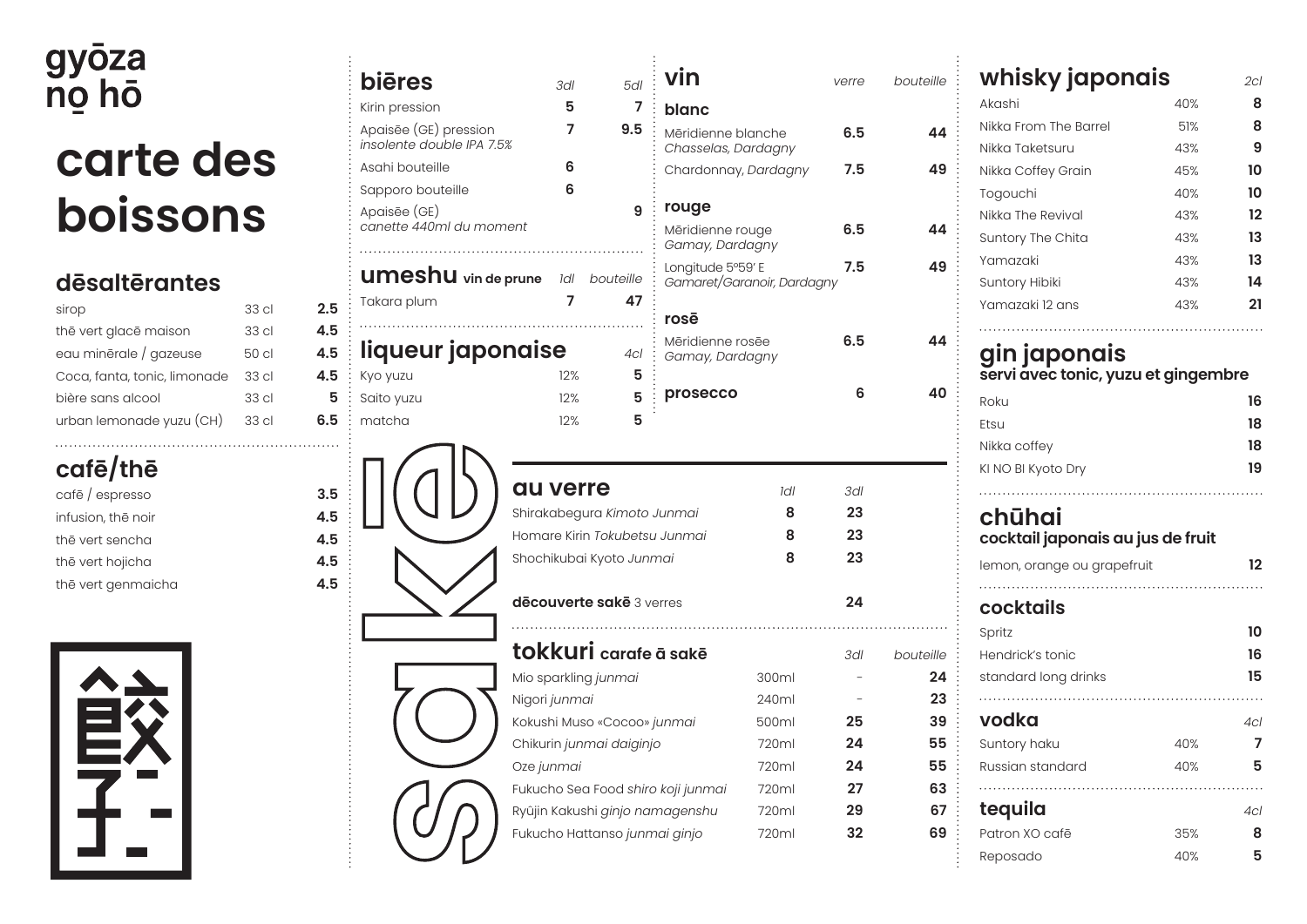

## **otsumami**

*japanese appetizers, create your own box (3, 6 or 9 pieces)*

| 21 | 40 | 59 |
|----|----|----|

#### **agedashi nasu**

fried eggplant, dried bonito

**maguro**

thin slices of marinated raw tuna fish

**tori karaage** juicy pieces of fried swiss chicken

#### **shiitake salada**

mushroom salad

**ho no sake** salmon bites kombu roll style

**buta no kakuni** 

caramelized swiss pork belly

**tofu**  soy sauce, ginger

**tako karaage** fried octopus, wasabi mayonnaise

**yaki tori** swiss chicken skewers, homemade teriyaki sauce

## **yaki gyoza**

*homemade japanese potstickers with swiss ingredients*

6 pieces **11** 8 pieces **14** 12 pieces

**hō no gyoza**  swiss pork, chinese cabbage and nira

**tori gyoza**  swiss chicken, chinese cabbage et nira

#### **shiitake gyoza**  vegetables and shiitake

**tataki** *quickly seared thin slices* 

**maguro tataki 24** tuna tataki (90 g)

**gyu tataki yuzu kosho 24** swiss beef tataki yuzu kosho (90 g)

**tataki box** *best to share* **78** swiss beef tataki yuzu kosho (140 g) tuna tataki (140 g), 2 white rice seaweed and shiitake salad, veggie pickles **donburi** *japanese rice bowl dish*

#### **tofu don 22** tofu, sesame dressing, fresh egg yolk, onion compote, soy sprouts

**tako don 27** octopus, fresh egg yolk, onion compote, soy sprouts

**sakana don 25** raw tuna and salmon cubes, edamame and lime mousse, pickled vegetables, soy sprouts

**katsu don 25** swiss pork cutlet, homemade tonkatsu sauce, onion compote, fresh egg yolk

**gyu don 25** swiss ribeye steak, fresh egg yolk, onion compote, soy sprouts

with 6 qyoza combo

**osusume** *our recommendation*

**zaru soba 23** cold soba, dashi, fried eggplant and veggie pickles **add fried octopus + 5**

**tonkatsu 24** sliced swiss pork cutlet, homemade tonkatsu sauce **78** : perfect for sharing

**buta no kakuni 24** 200g of swiss caramelized pork, perfect for sharing

## **tantanmen**

*ramen in our sesame paste soup*

**tofu tantanmen 22** tofu, egg and vegetables

**buta tantanmen 24** caramelized swiss pork, egg and vegetables

| add egg<br>add tofu<br>add caramelized pork | $+2$<br>$+3$<br>$+4$ |
|---------------------------------------------|----------------------|
| with 6 gyoza combo                          | +9                   |
|                                             |                      |

**sides**

| edamame                           |    |
|-----------------------------------|----|
| japanese white rice               | 5. |
| goma wakame seaweed salad, sesame | 5. |
| miso soup                         | 5. |

### **amai mono**

*literally, sweet things*

| choose two from:                                                                                         |     |
|----------------------------------------------------------------------------------------------------------|-----|
| yomogi daifuku, kinako daifuku or sakura                                                                 |     |
| mochi ice cream $\boxdot$<br>choose two from: matcha, mango, cocoa-<br>coconut, passion fruit            |     |
| glace ⊡<br>one scoop, flavors: matcha, black sesame,<br>yuzu sorbet                                      | 4.5 |
| $\boxed{\mathbf{v}}$ vegetarian $\boxed{\mathscr{D}}$ vegan                                              |     |
| in case of allergies or intolerances, we will gladly inform you<br>on the ingredients used in our dishes |     |

on the ingredients used in our dishes. meat and fish origin: swiss pork, swiss chicken, swiss beef,

tuna Vietnam, octopush Spain, salmon Norway